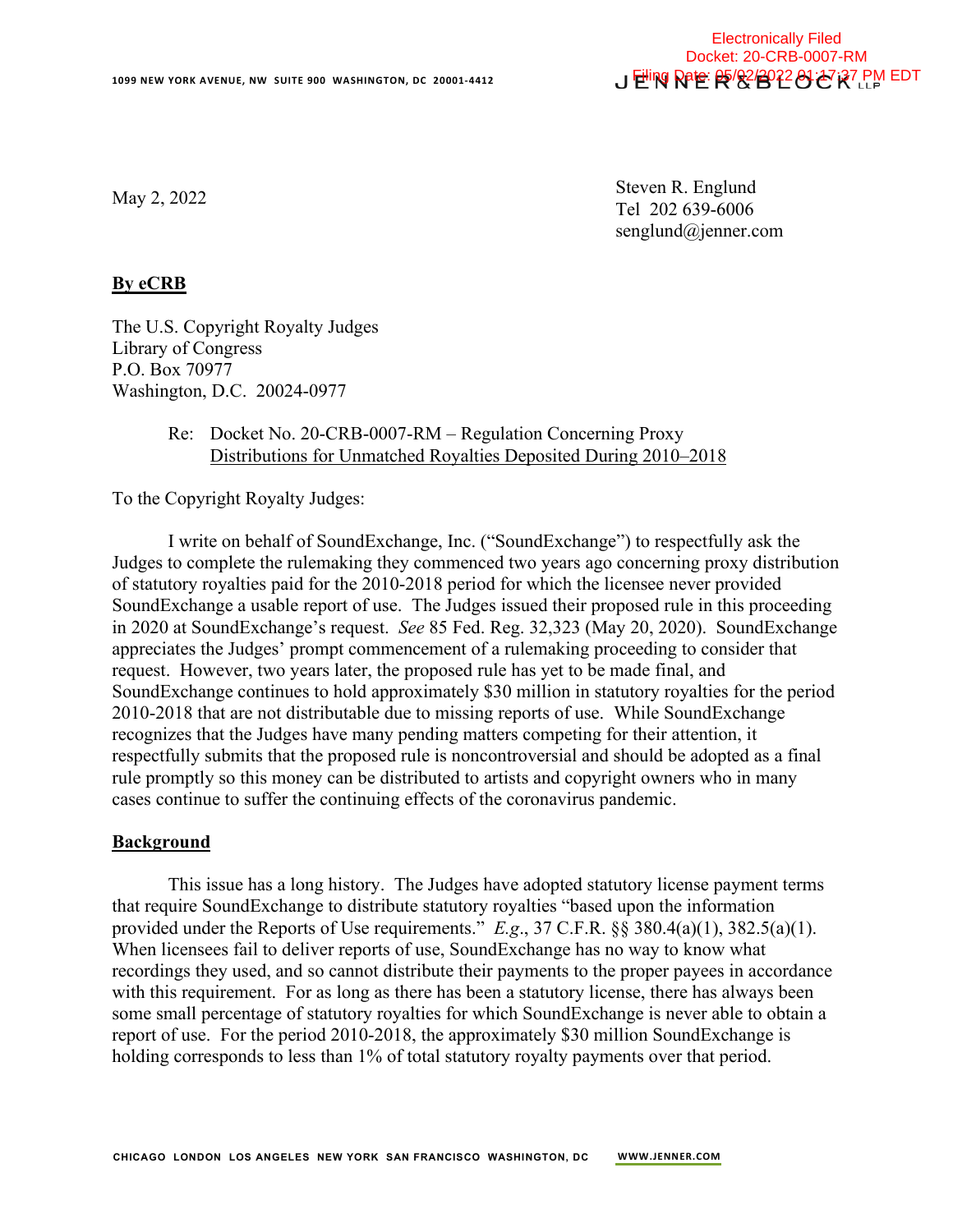May 2, 2022 Page 2

As SoundExchange described in its comments in this proceeding, it makes extensive – and largely successful – efforts to try to secure usable reports of use from licensees that do not provide them of their own initiative on a timely basis. Comments of SoundExchange, Inc. in Docket No. 20-CRB-0007-RM at (June 29, 2020). There are no third-party sources from which the usage information can be obtained, and at this point, in many cases, the licensee is out of business or has told SoundExchange that it does not have the missing usage data. *Id*. at 9, 12. There simply is no realistic possibility of obtaining a material amount of additional usage data for performances that occurred at least four years ago, and up to twelve years ago. As a result, it does not make sense for SoundExchange to continue to hold this money indefinitely, or even for another year or two. Rather it should be placed into the hands of artists and copyright owners.

While it is not possible to know whose recordings were actually used to render the performances that generated these statutory royalties – because the licensee services have failed to provide that information despite SoundExchange's repeated efforts to obtain it – there is a history of distributing such royalties based on "proxy data" (*i.e*., real data about sound recording usage, other than the actual usage for which the relevant royalties were paid). Distributing the held money as provided in the proposed rule was previously authorized by the Judges for the 2004-2009 period. 76 Fed. Reg. 45,695 (Aug. 1, 2011); 37 C.F.R. §§ 370.3(i), 370.4(f); *see also* 69Fed. Reg. 58,261 (Sept. 30, 2004) (proxy distribution for the 1998-2004 period).<sup>1</sup>

Such a distribution has strong support among the artists and copyright owners that have a stake in the issue. SoundExchange's board, which includes performing artists, representatives of musicians' unions, and artist lawyers, as well as representatives of major and independent record companies, has long sought to get this money out of SoundExchange's hands and into the hands of artists and copyright owners. When the issue originally arose in another proceeding, the American Association of Independent Music supported all of SoundExchange's proposals in that proceeding, including a proposal for proxy distribution, and expressed satisfaction with independent record companies' voice on SoundExchange's board. A2IM Comments in Docket No. 14-CRB-0005 RM, at 2 (June 30, 2014).

# **Other Comments Do Not Provide a Basis for Non-Adoption of the Proposed Rule**

The two other comments files in this proceeding do not provide a substantial reason for the Judges to continue to require holding of this money, or to do anything other than adopt the

<span id="page-1-0"></span> $<sup>1</sup>$  To be clear, the request to distribute these royalties based on proxy data is separate and distinct</sup> from the handling of unclaimed funds. The Judges' regulations concerning unclaimed funds (*e.g*., 37 C.F.R. § 380.4(b)) address royalties that SoundExchange has been able to allocate to particular recordings and even particular payees based on reports of use it has received, but that it cannot pay out for reasons having nothing to do with reporting by the licensee, such as because the artist or copyright owner has not registered with SoundExchange or not provided the information SoundExchange needs to send payment. By contrast, the request to distribute royalties using proxy data applies to royalties that cannot be allocated to particular recordings or payees, because the licensees have not provided any usage information to enable such allocation.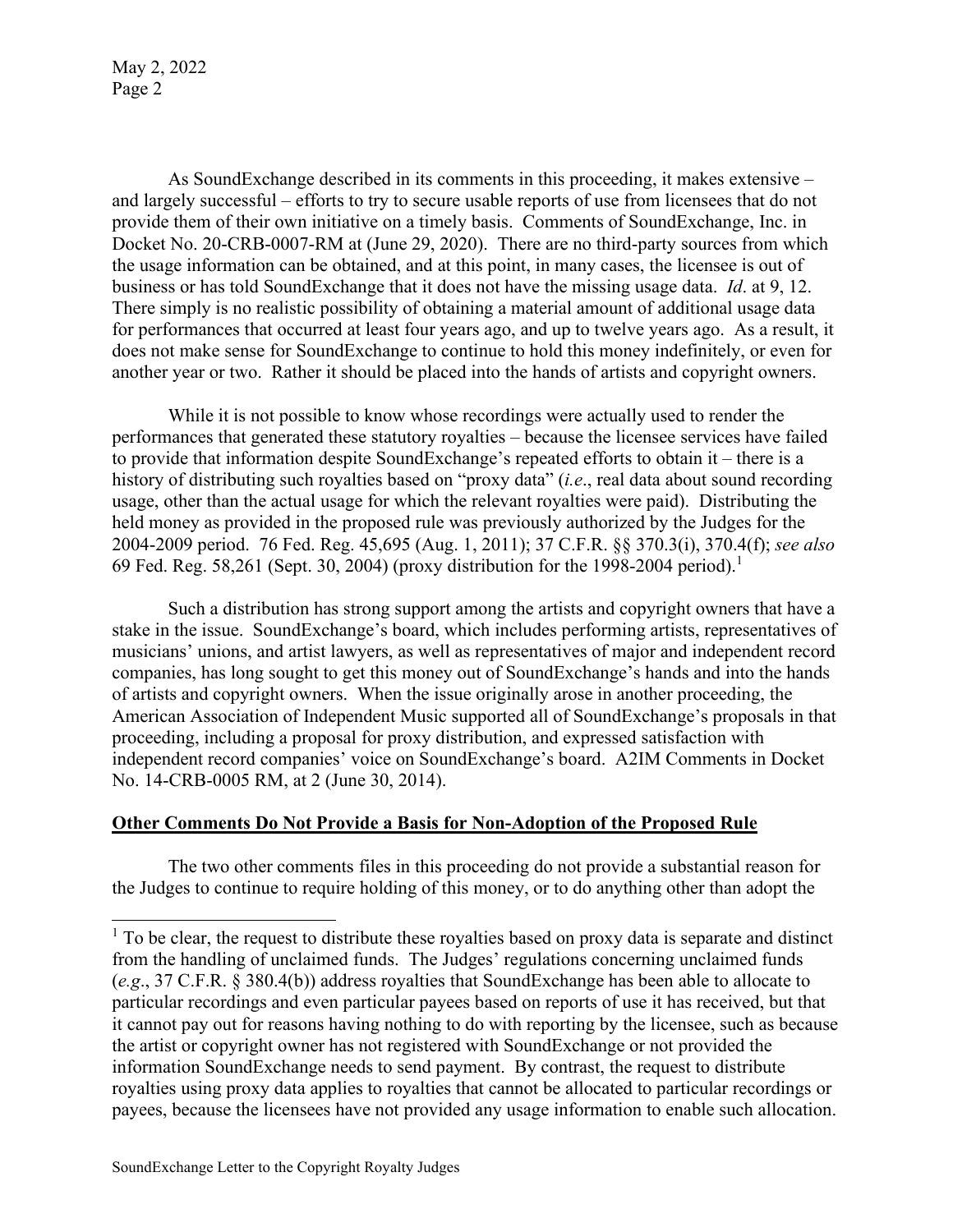May 2, 2022 Page 3

proposed rule. One of those comments comes from Mr. David Powell d/b/a Circle God Network Inc., whose only objection appears to be that he thinks the Judges should direct 5% of the held royalties to him. Mr. Powell is a frequent participant in proceedings before the Judges who has never purported to represent artists or copyright owners whose works may have been used to generate the held royalties. The Judges have previously dismissed Mr. Powell from their proceedings and rejected his efforts to claim against statutory royalties. *See, e.g.,* Order in Docket No. 19-CRB-0005-WR Dismissing David Powell and Circle God Network Inc. from the Proceeding (Mar. 23, 2020); Order in Docket No. 16-CRB-0013-DART-MWF Denying David Powell and Circle God Network Motion Agreeing to Royalty Distribution w/ Settling Parties (Jan. 24, 2020); Order in Docket No. 16-CRB-0001 SR/PSSR Granting SoundExchange's Motion to Dismiss Music Reports, Inc. and David Powell (June 24, 2016). Mr. Powell has no interest in the disposition of the held royalties and certainly no basis to claim 5% of them.

The final comment in this proceeding was submitted by SUN-GLO Records, Inc. SUN-GLO is a record company that has released a small number of recordings[.](#page-2-0) $2$  SUN-GLO did not oppose the proposed rule. Rather, SUN-GLO admitted in its comment that it did not understand the proposed rule and said that it is "on the fence" about it. SUN-GLO Comment, at 2. Its comment in this proceeding principally complains of alleged unauthorized use of its recordings by certain on-demand streaming services, which is not germane to this proceeding.

To the extent that SUN-GLO addressed topics relevant to the proposed rule, SoundExchange endorses its statement that statutory licensees should report their usage. However, and with regret, SoundExchange does not believe that SUN-GLO's suggestion of an order from the Judges compelling licensees to report their usage would have any effect. The Judges' regulations already require reporting, and SoundExchange has been unable to obtain the missing reports of use nonetheless.

SUN-GLO was simply wrong when it speculated that larger record companies may have already received their share of royalties for which reports of use were not provided. *See* SUN-GLO Comment, at 2. To be clear, SoundExchange has not distributed to artists or to record companies of any size, large or small, statutory royalties paid for the 2010-2018 period for which it does not have reports of use, since it does not have data to make such distributions based on actual usage. That is the crux of the issue here and the circumstance that SoundExchange, artists and copyright owners would very much like to address.

SUN-GLO mischaracterized the proposed rule when it suggested that it would allow distribution "at the sole discretion of SoundExchange." *Id*. The proposed rule clearly states that when a report of use was not provided, "reports of use for the corresponding calendar year filed by other services of the same type may serve as the reports of use for the non-reporting service." 85 Fed. Reg. at 32,324. Applying that rule is not a discretionary act; it is a data processing

<span id="page-2-0"></span><sup>&</sup>lt;sup>2</sup> SUN-GLO has registered with SoundExchange as a copyright owner. Since SUN-GLO submitted its comment, SUN-GLO has received statutory royalty distributions from SoundExchange.